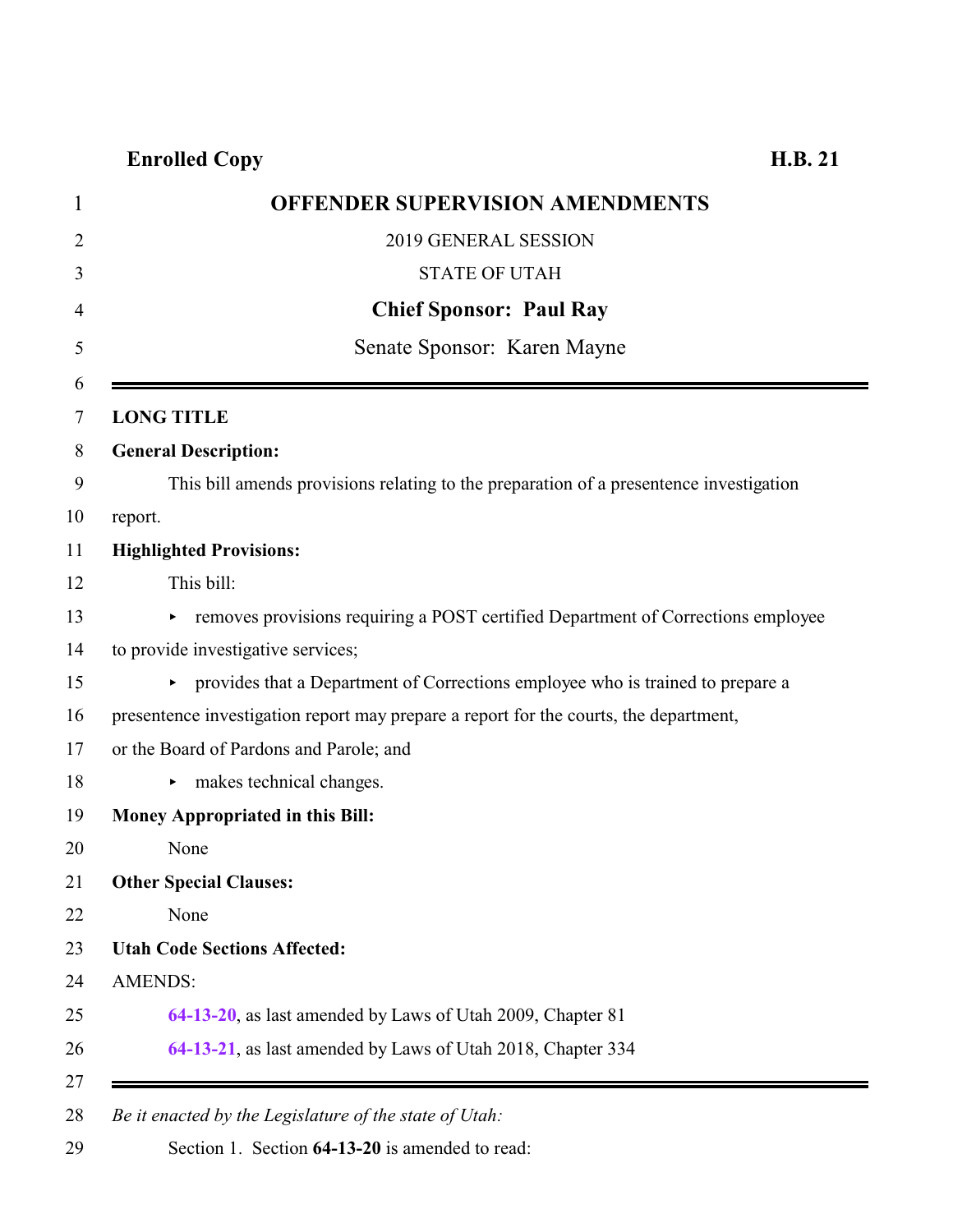| 30 | 64-13-20. Investigative services -- Presentence investigation reports.                                        |
|----|---------------------------------------------------------------------------------------------------------------|
| 31 | (1) The department shall:                                                                                     |
| 32 | (a) provide investigative services and prepare reports to:                                                    |
| 33 | (i) assist the courts in sentencing;                                                                          |
| 34 | (ii) assist the Board of Pardons and Parole in its decision-making responsibilities                           |
| 35 | regarding offenders;                                                                                          |
| 36 | (iii) assist the department in managing offenders; and                                                        |
| 37 | (iv) assure the professional and accountable management of the department;                                    |
| 38 | (b) establish standards for providing investigative services based on available                               |
| 39 | resources, giving priority to felony cases; and                                                               |
| 40 | (c) employ staff for the purpose of conducting:                                                               |
| 41 | (i) thorough presentence investigations of the social, physical, and mental conditions                        |
| 42 | and backgrounds of offenders; and                                                                             |
| 43 | (ii) examinations when required by the court or the Board of Pardons and Parole.                              |
| 44 | (2) The department may provide recommendations concerning appropriate measures to                             |
| 45 | be taken regarding offenders.                                                                                 |
| 46 | (3) (a) An employee of the department who is trained to prepare a presentence                                 |
| 47 | investigation report may prepare a presentence investigation report for the courts, the                       |
| 48 | department, or the Board of Pardons and Parole.                                                               |
| 49 | $\left[\frac{1}{2}\right]$ (b) The presentence investigation reports prepared by the department are protected |
| 50 | as defined in Section $63G-2-305$ and after sentencing may not be released except by express                  |
| 51 | court order or by [rules] rule made by the [Department of Corrections] department in                          |
| 52 | accordance with Title 63G, Chapter 3, Utah Administrative Rulemaking Act.                                     |
| 53 | $[\theta$ ) (c) The reports are intended only for use by:                                                     |
| 54 | (i) the [court] courts in the sentencing process;                                                             |
| 55 | (ii) the Board of Pardons and Parole in its [decision making] decision-making                                 |
| 56 | responsibilities; and                                                                                         |
| 57 | (iii) the department in the supervision, confinement, and treatment of the offender.                          |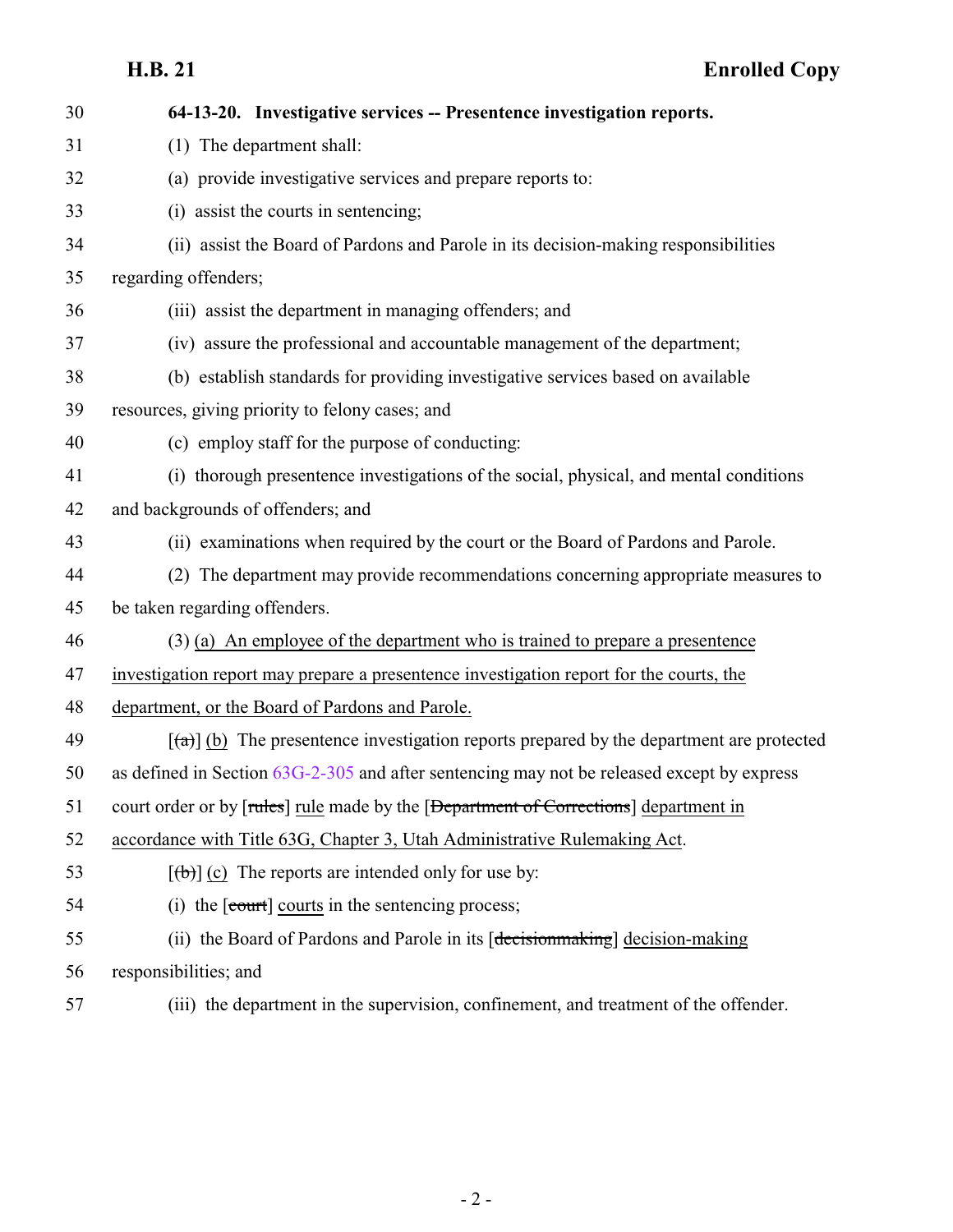# **Enrolled Copy H.B. 21**

<span id="page-2-0"></span>

| 58 | (4) [Presentence investigation reports] A presentence investigation report shall be              |
|----|--------------------------------------------------------------------------------------------------|
| 59 | made available upon request to [other correctional programs] another correctional program        |
| 60 | within the state if the offender who is the subject of the report has been committed or is being |
| 61 | evaluated for commitment to the facility for treatment as a condition of probation or parole.    |
| 62 | (5) (a) The presentence investigation reports shall include a victim impact statement in         |
| 63 | all felony cases and in misdemeanor cases if the [defendant] offender caused bodily harm or      |
| 64 | death to the victim.                                                                             |
| 65 | (b) Victim impact statements shall:                                                              |
| 66 | (i) identify the victim of the offense;                                                          |
| 67 | (ii) itemize any economic loss suffered by the victim as a result of the offense;                |
| 68 | (iii) identify any physical, mental, or emotional injuries suffered by the victim as a           |
| 69 | result of the offense, and the seriousness and permanence;                                       |
| 70 | (iv) describe any change in the victim's personal welfare or familial relationships as a         |
| 71 | result of the offense;                                                                           |
| 72 | (v) identify any request for mental health services initiated by the victim or the victim's      |
| 73 | family as a result of the offense; and                                                           |
| 74 | (vi) contain any other information related to the impact of the offense upon the victim          |
| 75 | or the victim's family that the court requires.                                                  |
| 76 | (6) If the victim is deceased[;], under a mental, physical, or legal disability[;], or           |
| 77 | otherwise unable to provide the information required under this section, the information may     |
| 78 | be obtained from the personal representative, guardian, or family members, as necessary.         |
| 79 | (7) The department shall employ staff necessary to pursue investigations of complaints           |
| 80 | from the public, staff, or offenders regarding the management of corrections programs.           |
| 81 | Section 2. Section 64-13-21 is amended to read:                                                  |
| 82 | 64-13-21. Supervision of sentenced offenders placed in community -- Rulemaking                   |
| 83 | -- POST certified parole or probation officers and peace officers -- Duties -- Supervision       |
| 84 | fee.                                                                                             |
| 85 | (1) (a) The department, except as otherwise provided by law, shall supervise sentenced           |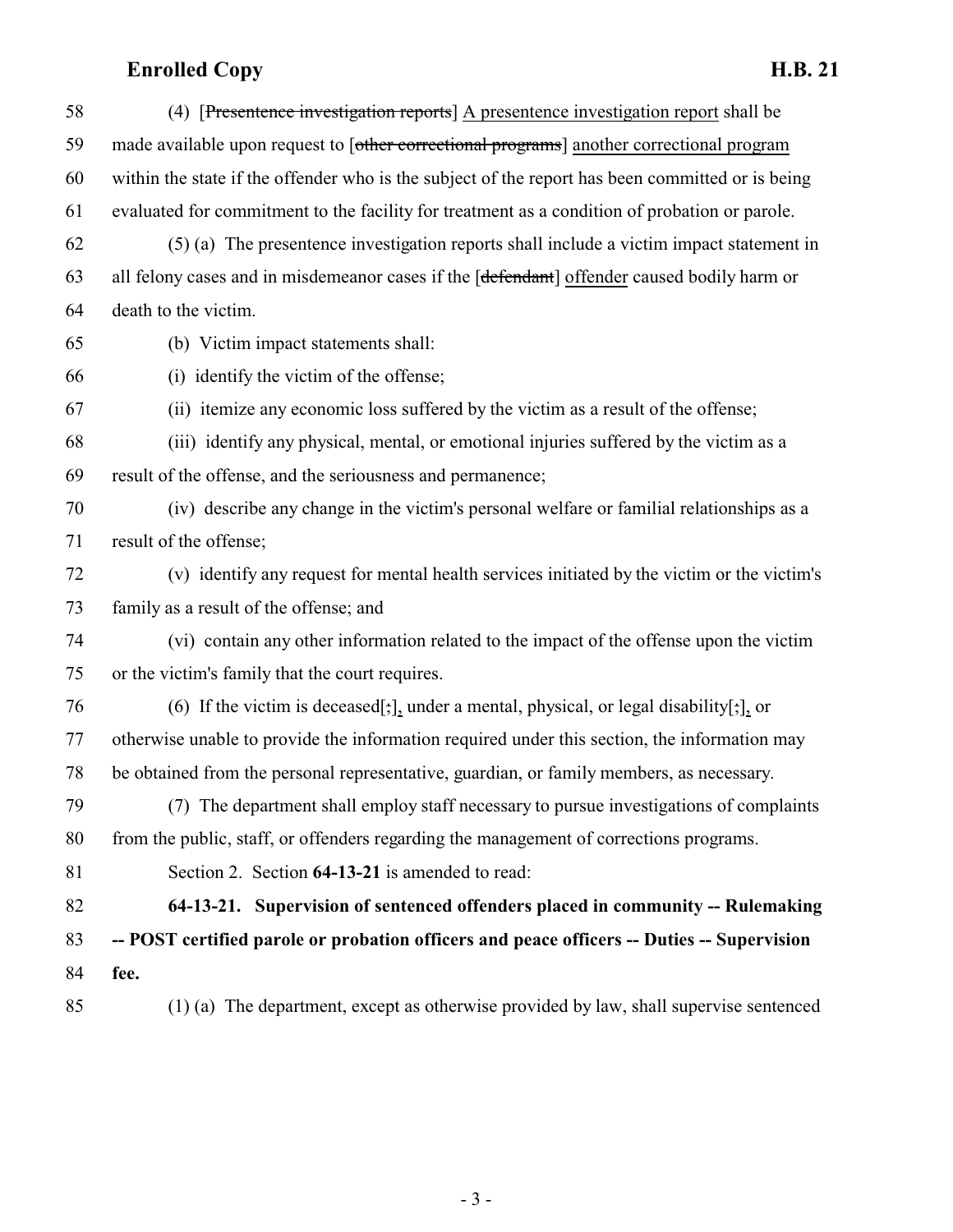### **H.B. 21 Enrolled Copy**

 offenders placed in the community on probation by the courts, on parole by the Board of Pardons and Parole, or upon acceptance for supervision under the terms of the Interstate Compact for the Supervision of Parolees and Probationers. (b) The department shall establish standards for the supervision of offenders in accordance with sentencing guidelines and supervision length guidelines, including the graduated sanctions matrix, established by the Utah Sentencing Commission, giving priority, based on available resources, to felony offenders and offenders sentenced pursuant to Subsection [58-37-8](http://le.utah.gov/UtahCode/SectionLookup.jsp?section=58-37-8&session=2019GS)(2)(b)(ii). (2) The department shall apply graduated sanctions established by the Utah Sentencing Commission to facilitate a prompt and appropriate response to an individual's violation of the terms of probation or parole, including: (a) sanctions to be used in response to a violation of the terms of probation or parole; and (b) requesting approval from the court or Board of Pardons and Parole to impose a sanction for an individual's violation of the terms of probation or parole, for a period of incarceration of not more than three consecutive days and not more than a total of five days within a period of 30 days. (3) The department shall implement a program of graduated incentives as established by the Utah Sentencing Commission to facilitate the department's prompt and appropriate response to an offender's: (a) compliance with the terms of probation or parole; or (b) positive conduct that exceeds those terms. (4) (a) The department shall, in collaboration with the Commission on Criminal and Juvenile Justice and the Division of Substance Abuse and Mental Health, create standards and procedures for the collection of information, including cost savings related to recidivism reduction and the reduction in the number of inmates, related to the use of the graduated sanctions and incentives, and offenders' outcomes. (b) The collected information shall be provided to the Commission on Criminal and

- 4 -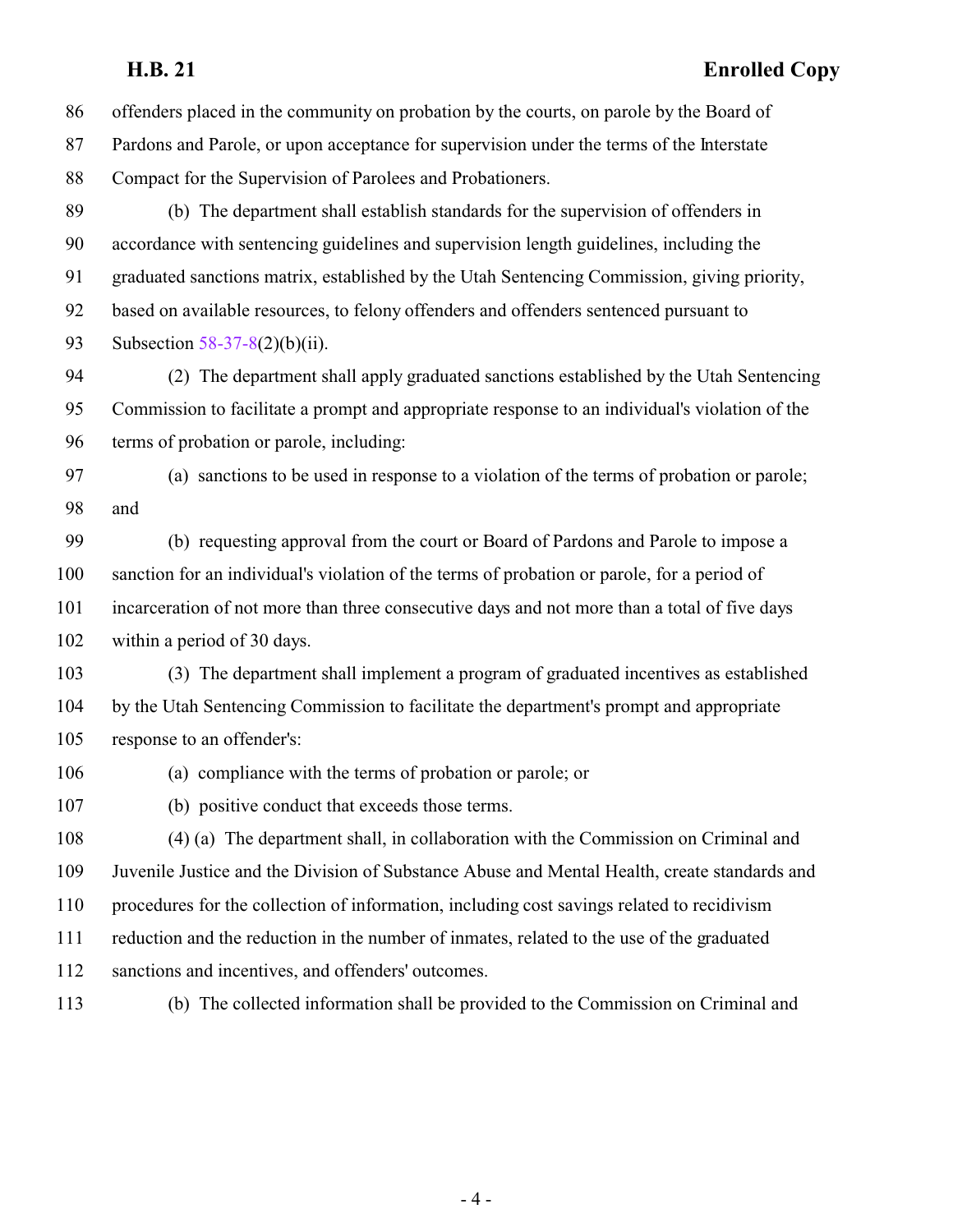### **Enrolled Copy H.B. 21**

Juvenile Justice not less frequently than annually on or before August 31.

 (5) Employees of the department who are POST certified as law enforcement officers or correctional officers and who are designated as parole and probation officers by the executive director have the following duties:

 (a) monitoring, investigating, and supervising a parolee's or probationer's compliance with the conditions of the parole or probation agreement;

 (b) investigating or apprehending any offender who has escaped from the custody of the department or absconded from supervision;

122 [(c) providing investigative services for the courts, the department, or the Board of 123 Pardons and Parole;

124  $[(d)]$  (c) supervising any offender during transportation; or

125  $[(e)]$  (d) collecting DNA specimens when the specimens are required under Section [53-10-404](http://le.utah.gov/UtahCode/SectionLookup.jsp?section=53-10-404&session=2019GS).

 (6) (a) A monthly supervision fee of \$30 shall be collected from each offender on probation or parole. The fee may be suspended or waived by the department upon a showing by the offender that imposition would create a substantial hardship or if the offender owes restitution to a victim.

 (b) (i) The department shall make rules in accordance with Title 63G, Chapter 3, Utah Administrative Rulemaking Act, specifying the criteria for suspension or waiver of the supervision fee and the circumstances under which an offender may request a hearing.

 (ii) In determining whether the imposition of the supervision fee would constitute a substantial hardship, the department shall consider the financial resources of the offender and the burden that the fee would impose, with regard to the offender's other obligations.

 (7) (a) For offenders placed on probation under Section [77-18-1](http://le.utah.gov/UtahCode/SectionLookup.jsp?section=77-18-1&session=2019GS) or parole under Subsection [76-3-202](http://le.utah.gov/UtahCode/SectionLookup.jsp?section=76-3-202&session=2019GS)(2)(a) on or after October 1, 2015, but before January 1, 2019, the department shall establish a program allowing an offender to earn credits for the offender's

compliance with the terms of the offender's probation or parole, which shall be applied to

reducing the period of probation or parole as provided in this Subsection (7).